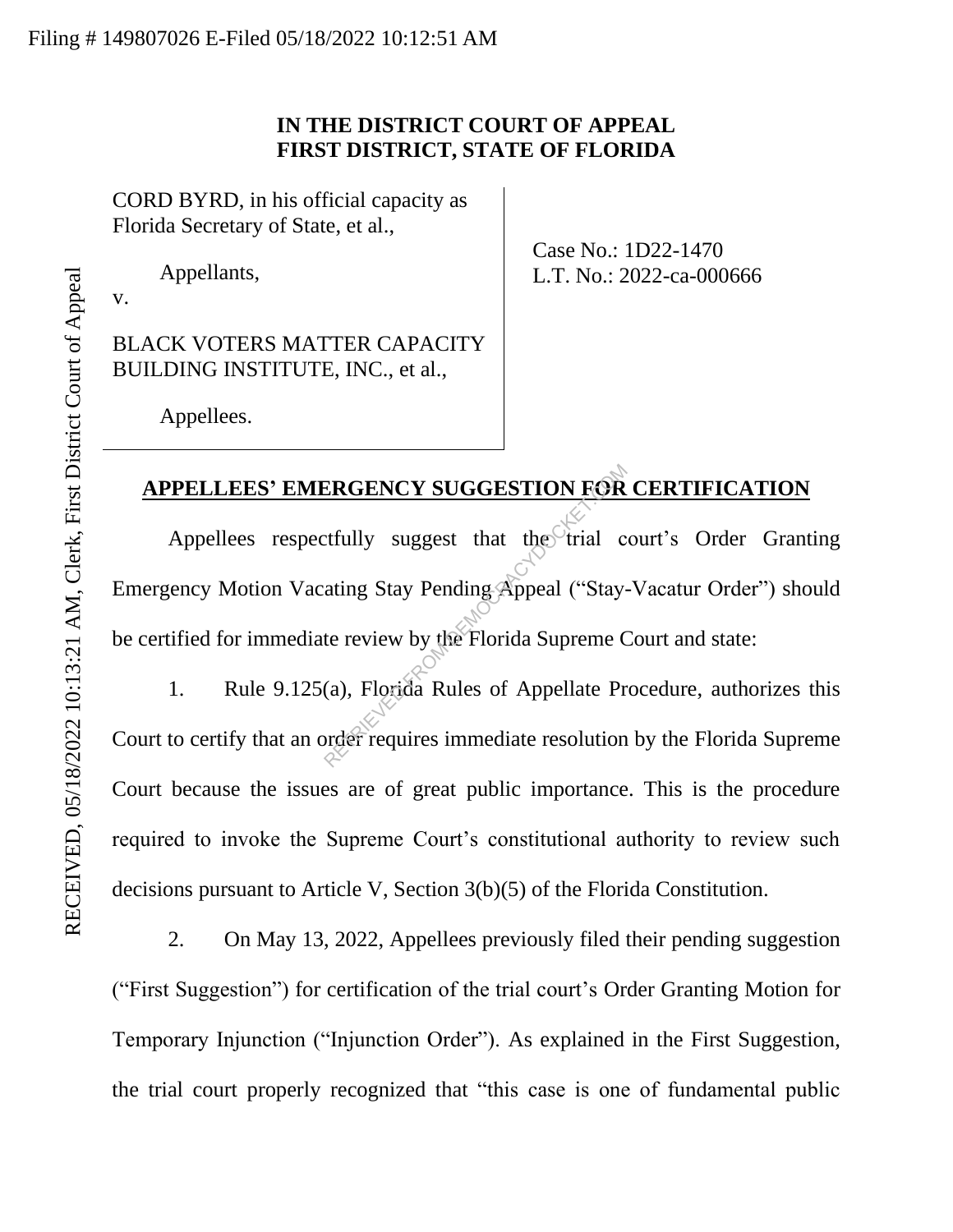importance" and "time is of the essence." Injunction Order at 1. Indeed, the immediately effective injunctive relief Appellees received is necessary in advance of the 2022 elections to prevent the irreparable constitutional injury that would result from running the election under Florida's 2022 congressional plan (the "Enacted Plan"), which would clearly violate Article III, Section 20 of the Florida Constitution by diminishing – in fact, destroying – the ability of Black voters in North Florida to elect candidates of their choice. *See* Injunction Order at 10, 15-16.

3. Just as with the Secretary's appeal of the Injunction Order, the instant Motion to Reinstate the Stay concerns the administration of the state's elections and the fundamental right to vote – issues the Florida Supreme Court has made clear are of exceeding public importance. Last redistricting cycle, the Supreme Court granted an extraordinary writ staying this Court's prior ruling on a challenge to a districting plan because of "the importance and statewide significance of" the issues at stake and noted that this Court could certify its decision in that appeal for Supreme Court review in part due to "the statewide importance of [the] litigation." *League of Women Voters of Fla. v. Data Targeting, Inc.*, 140 So. 3d 510, 511, 514 (Fla. 2014). Appreciation for the public interest at stake in districting litigation pervaded the Court's decisions throughout the cycle. *See, e.g.*, *League of Women Voters of Fla. v. Detzner*, 172 So. 3d 363, 370 (Fla. 2015) (describing Fair Districts Amendment as "designed to restore the core principle of republican government") (internal The Secretary's appeal of the Injux<br>Stay concerns the administration of<br>vote – issues the Florida Supreme<br>ortance. Last redistricting cycle, the<br>ving this Court's prior ruling on a contance and statewide significance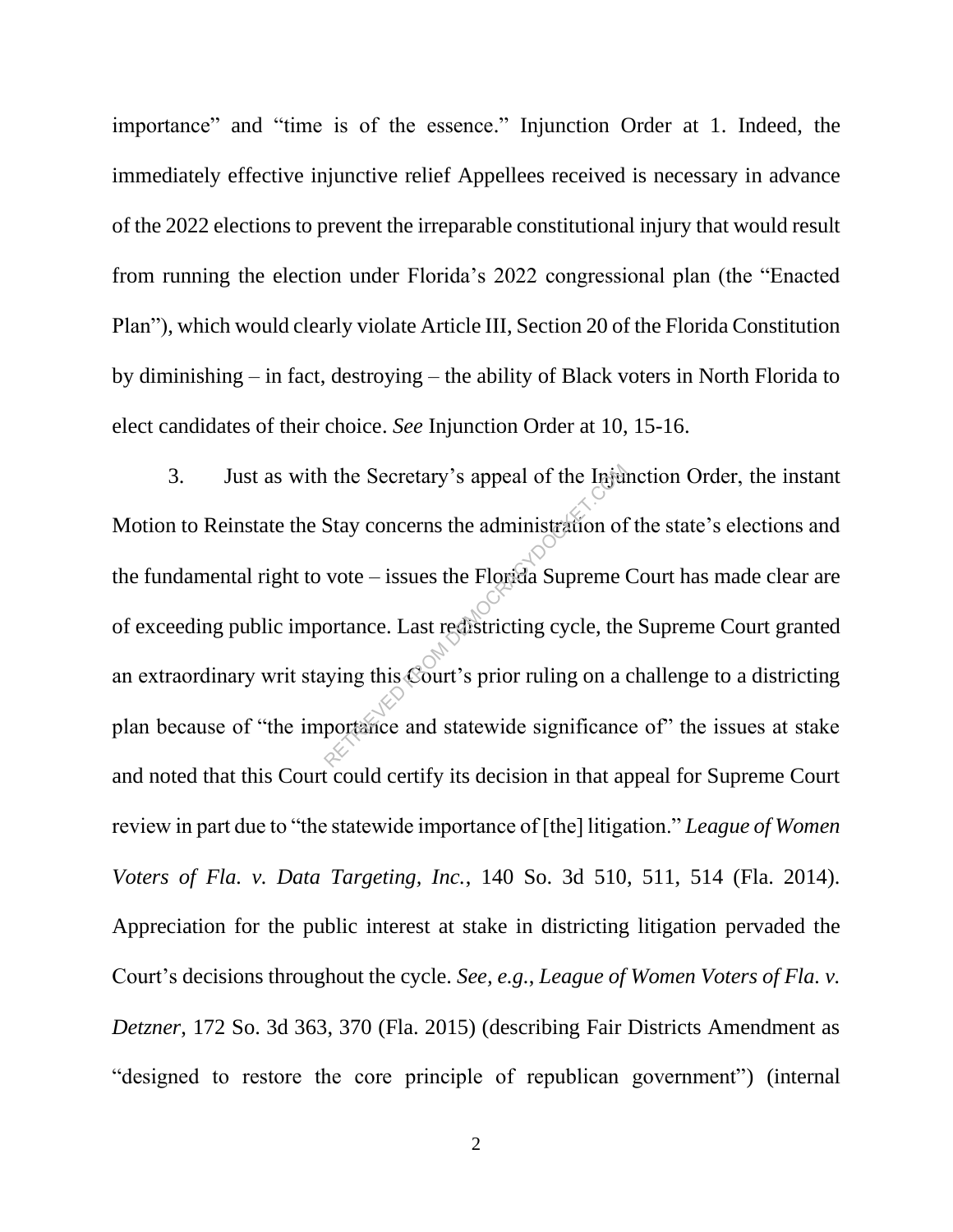quotation marks omitted); *In re S. J. Res. of Legis. Apportionment 1176*, 83 So. 3d 597, 614 (Fla. 2012) (describing Court's "important responsibility to ensure that the joint resolution of apportionment comports with both the United States and Florida Constitutions"); *League of Women Voters of Fla. v. Detzner*, 179 So. 3d 258, 262 (Fla. 2015) ("This Court has an obligation to provide certainty to candidates and voters regarding the legality of the state's congressional districts.") (internal quotation marks omitted). As the Court explained, "the right to elect representatives—and the process by which we do so—is the very bedrock of our democracy." *In re S. J. Res. of Legis. Apportionment*, 83 So. 3d at 599-600.

4. Just a few months ago, the Supreme Court again acknowledged the public importance of the issues at stake in this case when Governor DeSantis asked the Court for an advisory opinion as to CD-5's constitutionality. The Court recognized "the importance of the issues presented by the Governor," but declined his invitation, noting the (then) lack of a factual record necessary to the Court's considered adjudication of such weighty issues. <sup>1</sup> *See Advisory Op. to Gov*., 333 So. 3d 1106, 1108 (Fla. 2022). Res. of Legis. Apportionment, 83 Sc<br>
months ago, the Supreme Court at<br>
issues at stake in this case when C<br>
sory opinion as to CD-5's consumed in the series of the issues presented by the

<sup>&</sup>lt;sup>1</sup> This case now has the factual record that the Supreme Court desired, including specifically the required "functional analysis" needed to determine whether there has been diminishment in minority voters' ability to elect their candidates of choice. *See Advisory Op. to Gov.*, 333 So. 3d at 1108; *see also* Order at 7-10.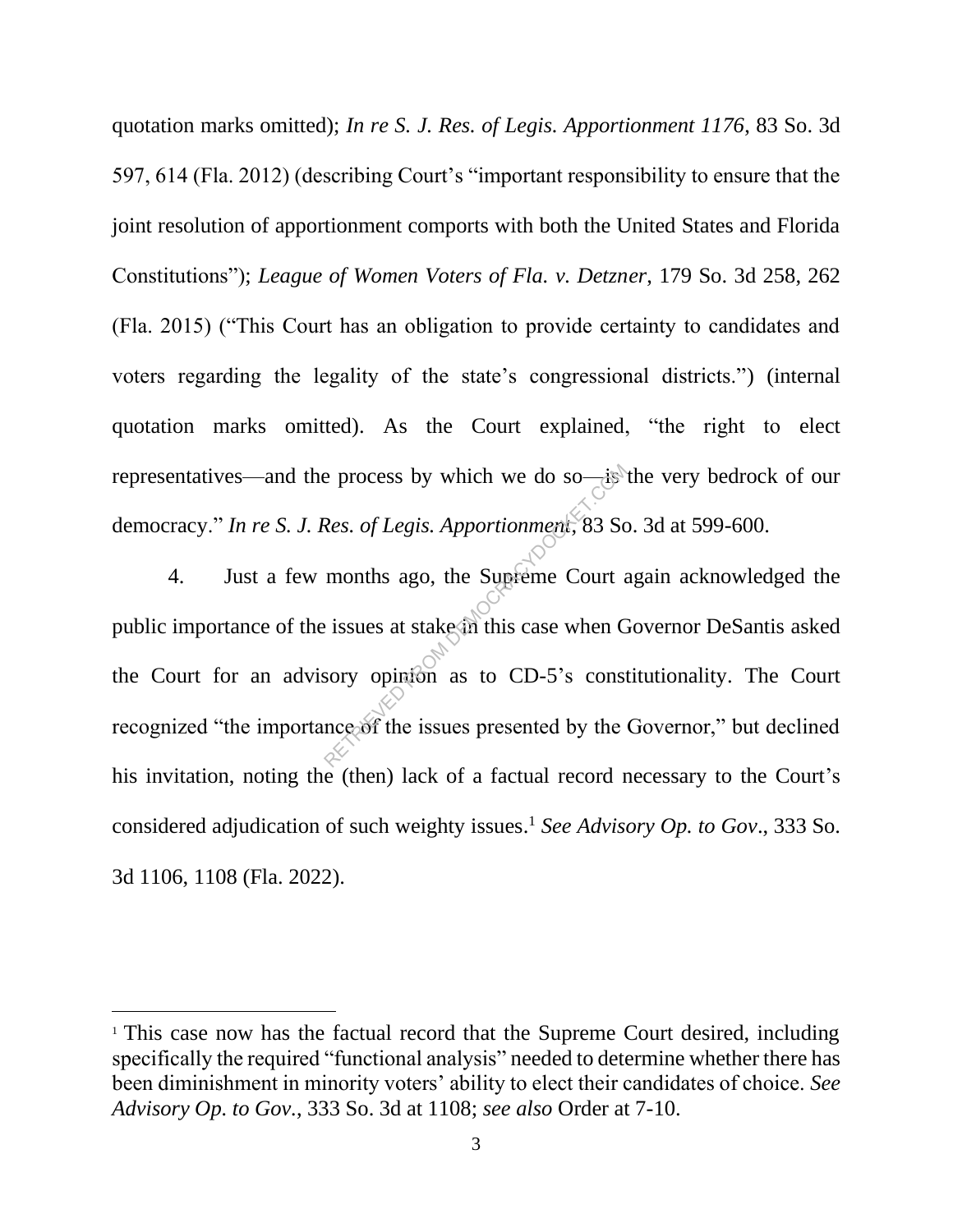5. This Court too has held that redistricting-related cases are of such great public importance and urgency that certification was warranted not only of an appeal addressing the merits of a challenge to the constitutionality of a districting plan, *League of Women Voters v. Detzner*, 178 So. 3d 6, 6-8 (Fla. 1st DCA 2014), but also one concerning a third-party discovery dispute concerning privilege and trade secret rights arising out of that claim, *Non-Parties v. League of Women Voters of Fla.*, 2014 WL 2770013, at \*1 (Fla. 1st DCA June 19, 2014) (en banc). And this Court granted pass-through certification when roughly two years remained to obtain relief before the next election. *League of Women Voters*, 178 So. 3d at 7 (granting pass through to ensure sufficient time for the Supreme Court to grant relief despite "plaintiffs['] acknowledge[ment] that the 2016 election is approximately two years away"). A when roughly two years remains<br>  $\frac{e}{3}$  of Women Voters, 178 So. 3d at<br>  $\frac{e}{3}$  for the Supreme Court to grant ref<br>
the 2016 election is approximately<br>
reme Court determination is far moderned elections, and the nee

6. A final Supreme Court determination is far more urgent here given the upcoming primary and general elections, and the need for Florida's Supervisors to finalize their election plans. Less than 24 hours after Appellant filed this appeal, Plaintiffs filed their motion to vacate the automatic stay on May 13, 2022; and, although the trial court offered to hear the motion that same day, it deferred consideration until May 16, 2022, at Appellant's request. Since entry of the Stay-Vacatur Order on May 16, 2022, two more days passed before Appellant filed his instant motion to reinstate the stay, which seeks a stay that threatens to moot the injunctive relief without which Plaintiffs will suffer irreparable harm to established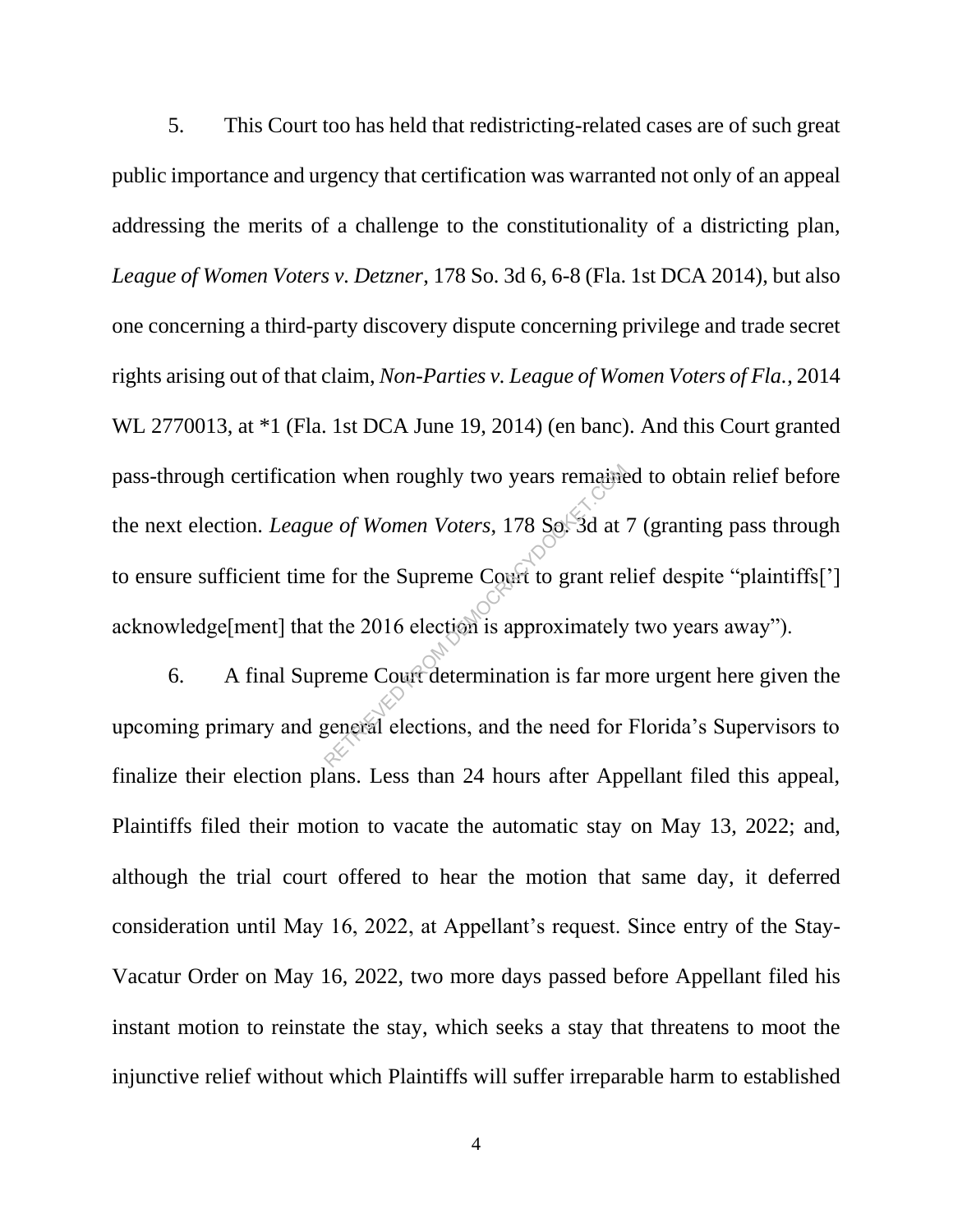constitutional rights. *See* Stay-Vacatur Order at 3 (finding that "[m]aintaining the stay and failing to quickly determine the case on the merits, will force Plaintiffs and many North Florida voters to case their votes according to an unconstitutional congressional district map."); *see also League of Women Voters*, 178 So. 3d at 8 ("The decision to certify [an] appeal must not be made in isolation but rather in light of all of the facts and circumstances of the case.").

7. At this point, no matter how quick, this Court's review of the Stay-Vacatur Order in this Court would severely constrain, if not prevent, the Supreme Court from issuing a final ruling on injunctive relief securing fundamental constitutional rights in time for the 2022 elections. As this Court explained in certifying related questions last cycle, "[t]o allow the appellate process to take its full course through the completion of review by this court followed by possible en banc review, could potentially put the supreme court in the position of having to delay the remedy." *Id.* at 8. More so now, the Stay-Vacatur Order requires immediate certification to the Supreme Court to resolve the merits of relief in time for the 2022 elections. ourt would severely constrain, if it<br>final ruling on injunctive relief<br>time for the 2022 elections. As<br>ons last cycle, ((1) allow the apper<br>completion of review by this court<br>entially put the supreme court in the

WHEREFORE, Appellees respectfully request, on an emergency basis, that the Court certify the trial court's Stay-Vacatur Order for immediate resolution by the Florida Supreme Court and that Appellant be ordered to respond, if at all, to this filing by the end of the day on May 19, 2022.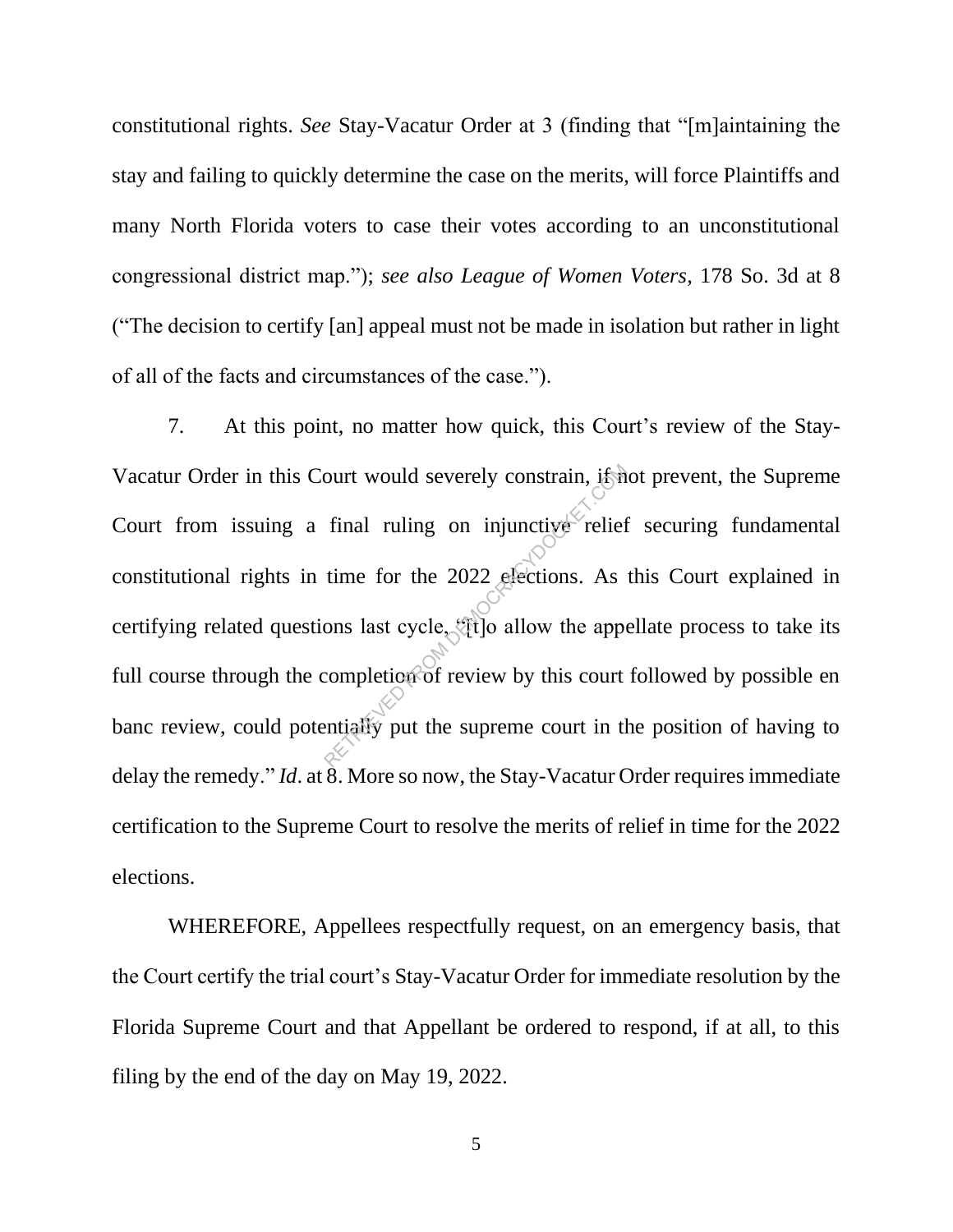### **Rule 9.125(e)(3) Certificate**

The undersigned attorneys express a belief, based on a reasoned and studied professional judgment, that this appeal requires immediate resolution by the Supreme Court and is both of great public importance and will have a great effect on the administration of justice throughout the state.

/s/ Frederick S. Wermuth Frederick S. Wermuth Florida Bar No. 0184111 Thomas A. Zehnder Florida Bar No. 0063274 **KING, BLACKWELL, ZEHNDER & WERMUTH, P.A.** P.O. Box 1631 Orlando, Florida 32802 Telephone: (407) 422-2472 Facsimile: (407) 648-0161 fwermuth@kbzwlaw.com tzehnder@kbzwlaw.com 11 Joseph N. Posim<br>
ELIAS LAW G<br>
10 G Street NE,<br>
L, ZEHNDER Washington, D.C<br>
Phone: (202) 96<br>
Facsimile: (202)<br>
2472 jposimato@elias.law<br>
161<br>
2002 cford@elias.law<br>
2472 jposimato@elias.law<br>
2472 counsel for Plai<br>
41 Coun

John M. Devaney+ **PERKINS COIE LLP** 700 Thirteenth Street N.W., Suite 600 Washington, D.C. 20005 Telephone: (202) 654-6200 Facsimile: (202) 654-6211 jdevaney@perkinscoie.com

Dated: May 18, 2022 Respectfully submitted,

Christina A. Ford Florida Bar No. 1011634 Joseph N. Posimato+ **ELIAS LAW GROUP LLP** 10 G Street NE, Suite 600 Washington, D.C. 20002 Phone: (202) 968-4490 Facsimile: (202) 968-4498 cford@elias.law jposimato@elias.law

*Counsel for Plaintiffs +Admitted Pro hac vice*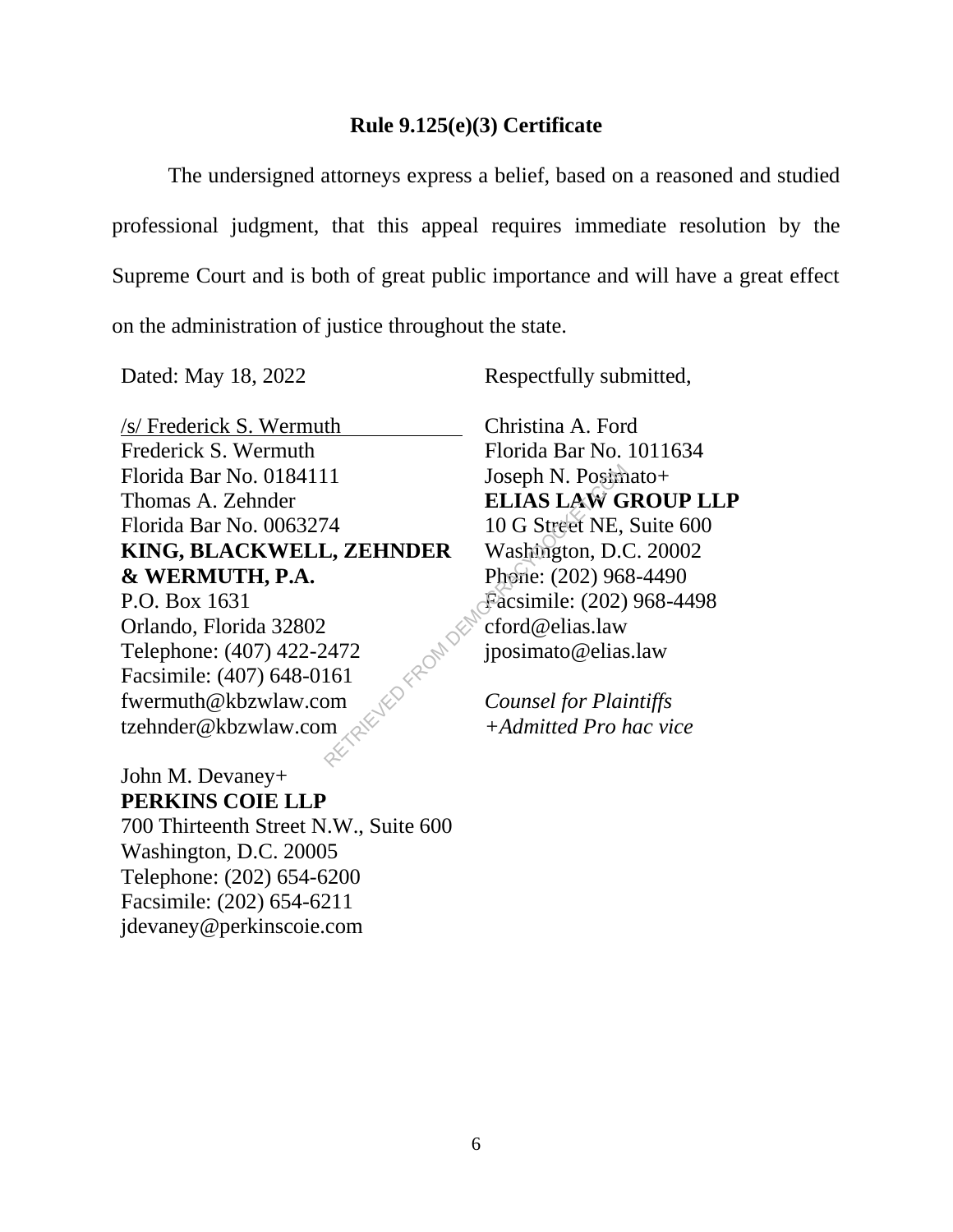#### **CERTIFICATE OF SERVICE**

I HEREBY CERTIFY that on May 18, 2022 I electronically filed the

foregoing using the State of Florida ePortal Filing System, which will serve an

electronic copy to counsel in the Service List below.

/s/ Frederick S. Wermuth Frederick S. Wermuth Florida Bar No. 0184111

*Counsel for Plaintiffs*

### **SERVICE LIST**

Bradley R. McVay Ashley Davis Florida Department of State R.A. Gray Building 500 South Bronough Street Tallahassee, FL 32399 brad.mcvay@dos.myflorida.com ashley.davis@dos.myflorida.com

Mohammed O. Jazil Michael Beato Holtzman Vogel Baran Torchinsky & Josefiak, PLLC 119 S. Monroe Street, Suite 500 Tallahassee, FL 32301 mjazil@holtzmanvogel.com mbeato@holtzmanvogel.com

Henry C. Whitaker Daniel W. Bell Jeffrey Paul DeSousa David M. Costello Office of the Attorney General The Capitol, PL-01 Tallahassee, FL 32399 henry.whitaker@myfloridalegal.com daniel.bell@myfloridalegal.com jeffrey.desousa@myfloridalegal.com david.costello@myfloridalegal.com jenna.hodges@myfloridalegal.com Henry C. Whitak<br>
Daniel W. Bell<br>
State Jeffrey Paul DeS<br>
David M. Costel<br>
reet Office of the Att<br>
The Capitol, PL-<br>
orida.com<br>
Tallahassee, FL<br>
orida.com<br>
Tallahassee, FL<br>
henry.whitaker@<br>
daniel.bell@myl<br>
jeffrey.desousa@

*Counsel for Florida Attorney General*

*Counsel for Florida Secretary of State*

Andy Bardos, Esq. GrayRobinson, P.A. 301 S. Bronough Street, Suite 600 Tallahassee, FL 32302 andy.bardos@gray-robinson.com

Daniel E. Nordby Shutts & Bowen LLP 215 S. Monroe Street Suite 804 Tallahassee, FL 32301